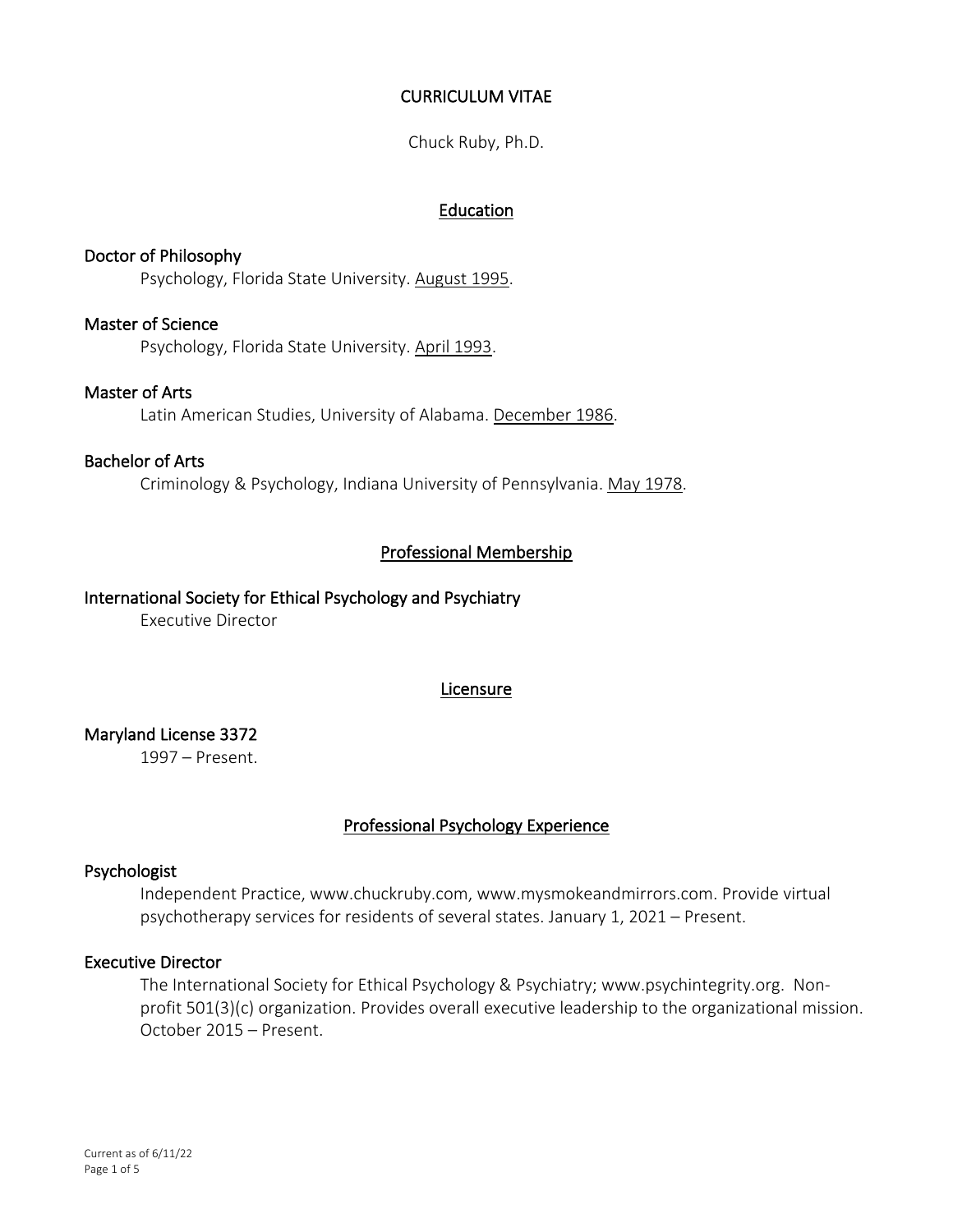# Faculty, Warfighter Advance

Lecturer on the staff of a non-clinical, non-medical, and non-defect model program that helps veterans and military members who have experienced the trauma of war. Focus of lecture is to critique the orthodox medical model of the mental health industry and its harmful effects. January 2014 – Present.

#### Chairman of the Board of Directors

The International Society for Ethical Psychology & Psychiatry; www.psychintegrity.org. Nonprofit 501(3)(c) organization. Leads the Board of Directors in decision-making and other executive functions. November 2013 – October 2015.

#### Director & General Manager

The Pinnacle Center for Mental Health and Human Relations, L.L.C., 603 Post Office Road, Suite 210, Waldorf, MD 20602; 301-705-7593; www.pinnaclecenter.com. Provides executive and clinical management for a moderate-size private group practice. July 2002 – Present.

#### Psychologist

The Center for Children (6100 Radio Station Road, P.O. Box 2924, La Plata, MD 20646-2924; 301- 609-9887). Conducted evaluations of juveniles charged with criminal offenses who were referred by the Department of Juvenile Justice. October 2000 – June 2002.

# Psychologist

Psychology Consultants Associated, P.A., York Place, 1205 York Road, Suite 21, Lutherville, MD 21093; 410-828-6062. Conducted fitness for duty evaluations for Maryland State Police and Department of Juvenile Justice employees. June 2000 – September 2002.

#### Psychologist

The Pinnacle Center for Mental Health and Human Relations, L.L.C., 603 Post Office Road, Suite 210, Waldorf, MD 20602; 301-705-7593. Provide psychotherapy and psychological services for residents of the surrounding community. March 1998 – Present.

#### Clinical Assistant Professor

Uniformed Services University of the Health Sciences, Department of Medical and Clinical Psychology, 4301 Jones Bridge Road, Bethesda, MD 20814-4799. August 1996 – July 2000.

#### Adjunct Faculty

Malcolm Grow USAF Medical Center Clinical Psychology Residency Program, 1040 Boston Road, Andrews AFB, MD 20762, 240-857-7186. August 1995 – July 1999.

# Psychological Consultant

Air Force Office of Special Investigations, 1535 Command Dr., Suite B307, Andrews AFB, MD 20762, 240-857-0998. Provided command level psychological consultation in support of Air Force criminal, fraud, and counterintelligence investigations worldwide. Conducted fitness for duty and pre-employment evaluations of investigators. August 1995 – March 1999.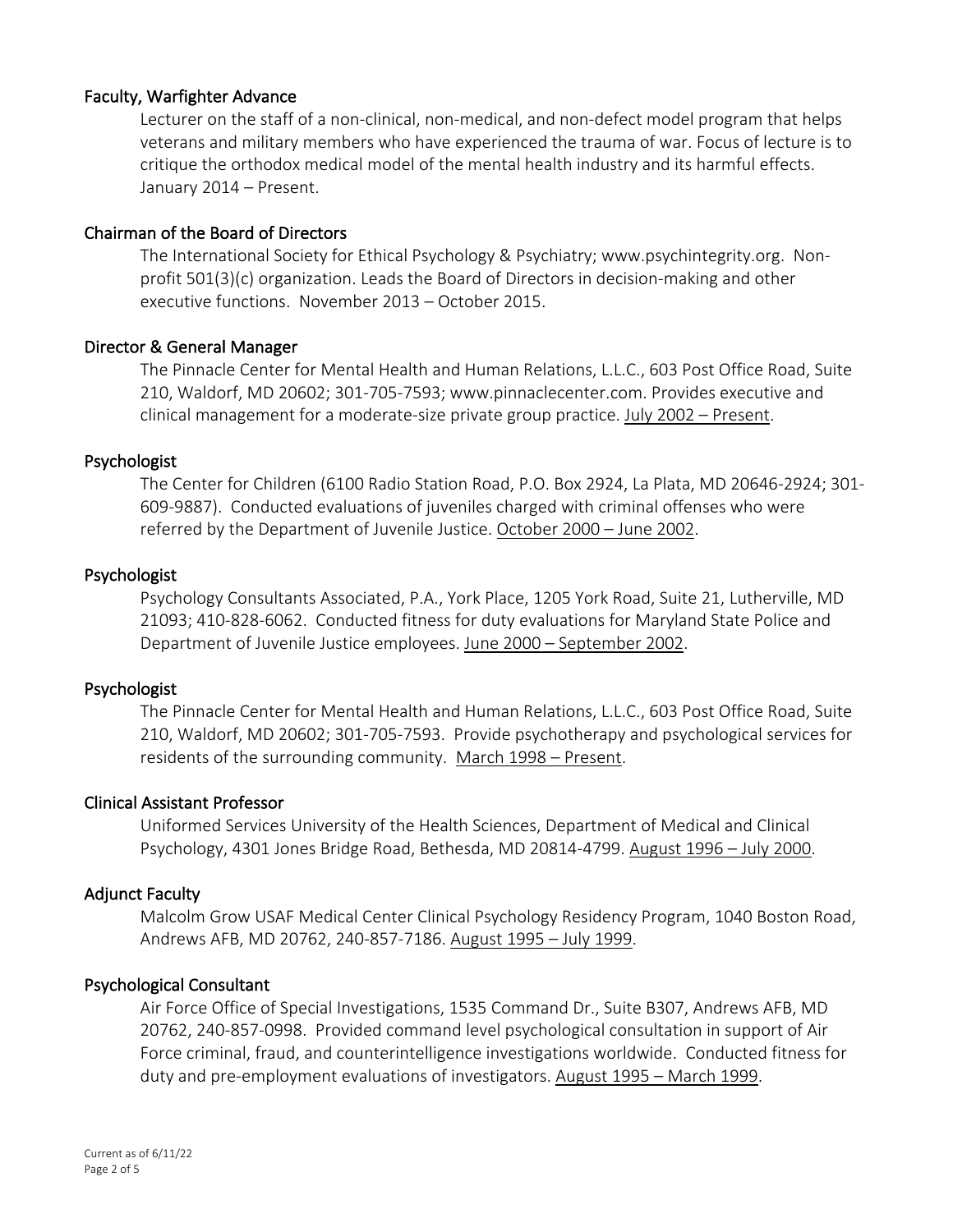#### Instructor

USAF Special Investigators' Academy, Andrews AFB, MD. August 1995 – March 1999.

#### Clinical Psychology Resident

Malcolm Grow USAF Medical Center, 1040 Boston Road, Andrews AFB, MD 20762, 240-857- 7186. Provided psychological evaluations, testing, and psychotherapy to military members and their dependents. Received training in outpatient, inpatient, substance abuse, neuropsychology, and forensic services. Performed functions of Chief Resident. August 1994 – August 1995.

#### Psychological Trainee

Tallahassee Memorial Psychiatric Center, Centerville Road, Tallahassee, FL. Conducted inpatient psychological assessments for adolescent, adult, and geriatric patients. November 1993 – May 1994.

#### Psychological Trainee

Florida State University Psychology Clinic, Tallahassee, FL 32306-1051, 850-644-2499. Provided psychotherapy to residents of the surrounding community. August 1992 – May 1994.

#### Military Experience

#### United States Air Force

Lieutenant Colonel (retired), United States Air Force Office of Special Investigations. Awarded three Meritorious Service Medals, three Air Force Commendation Medals, one Air Force Achievement Medal, and the National Defense Medal. February 1979 – July 1999.

#### Publications

Maisel, E. & Ruby, C. (Eds.) (2022). *Critiquing the Mental Disorders of Childhood: Deconstructing ADHD, Autism, and the Psychiatric Paradigm of Childhood Mental Illness*. London, UK: Ethics International Press.

Maisel, E. & Ruby, C. (Eds.) (2022). *Humane Alternatives to the Psychiatric Model*. London, UK: Ethics International Press.

Maisel, E. & Ruby, C. (Eds.) (2022). *Critiquing the Psychiatric Model*. London, UK: Ethics International Press.

Ruby, C. (2020). *Smoke and mirrors: How you are being fooled about mental illness – An insider's warning to consumers*. Welcome, MD: Clear Publishing.

Ruby, C. (2016). Psychiatric Drugs and Violence. *Ethical Human Psychology and Psychiatry, 18(1)*, 29-35.

Cacciatore, J. & Ruby, C. (2015). Medicalizing Grief: A Response to Cheng and Shen. *The Primary Care Companion for CNS Disorders, 17(6*).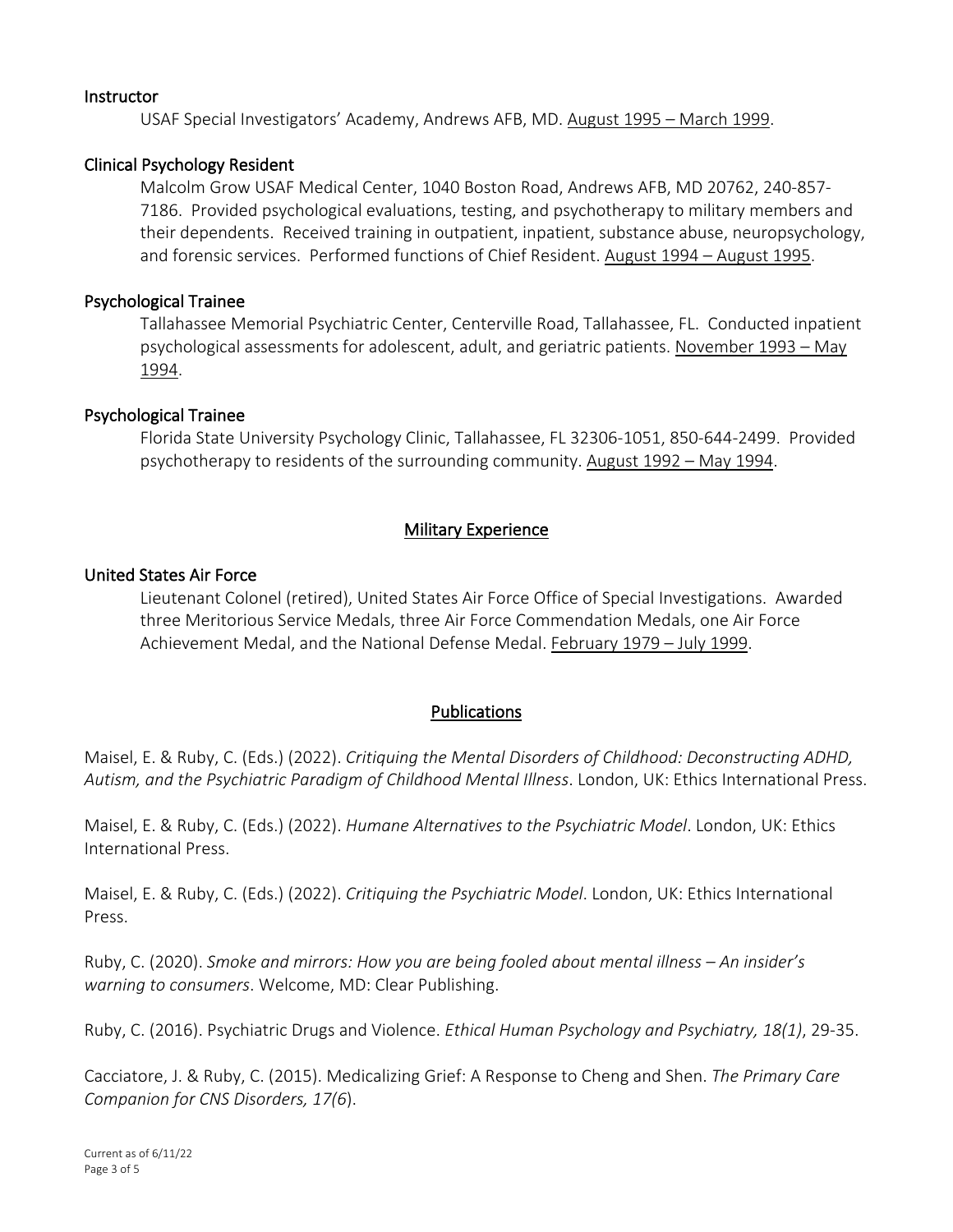Ruby, C. (2002). Response to Post: Can fundamental terrorists have political motivations? *Peace and Conflict: Journal of Peace Psychology, 8*, 215-218.

Ruby, C. (2002). Are terrorists mentally deranged? *Analyses of Social Issues and Public Policy, 2*, 15-26.

Ruby, C. (2002). The definition of terrorism. *Analyses of Social Issues and Public Policy, 2*, 9-14.

Ruby, C. (2002). Forensic psychology: Applying psychology in the legal system. In N. D. Sundberg, A. A. Winebarger, & J. R. Taplin (Eds.), *Clinical psychology: Evolving theory, practice, and research* (4<sup>th</sup> Ed.) (pp. 366-395). New York: Prentice-Hall.

Stephenson, J. & Ruby, C. (2000). How do I choose the "therapist" who's right for me? A buyer's guide for a used therapist. In A. Winebarger, C. Ruby, C. Poston, & K. Dickman (Eds.), *Choosing a therapist: A practical guide to the house of mirrors.* Grand Haven, MI: Western Behavioral Consulting.

Ruby, C. (2000). What is change, and how do I recognize it? In A. Winebarger, C. Ruby, C. Poston, & K. Dickman (Eds.), *Choosing a therapist: A practical guide to the house of mirrors*. Grand Haven, MI: Western Behavioral Consulting.

Winebarger, A; Ruby, C.; Poston, C.; & Dickman, K. (2000) *Choosing a therapist: A practical guide to the house of mirrors*. Grand Haven, MI: Western Behavioral Consulting.

Ruby, C. (1999). *Special report: Child sexual abuse in the Air Force*. Washington, DC: Air Force Office of Special Investigations.

Ruby, C. & Brigham, J. (1998). The utility of the Criteria-Based Content Analysis in distinguishing between truthful and fabricated statements made by white and black speakers. *Law and Human Behavior, 22*, 369-388.

Ruby, C. (1998). *Special report: Sexual misconduct by Air Force authority figures*. Washington, DC: Air Force Office of Special Investigations.

Ruby, C. (1998). *Special report: Violence against women in the Air Force*. Washington, DC: Air Force Office of Special Investigations.

Ruby, C. (1998). *The psychology of terrorism: A survey of its causes and effects*. Washington, DC: Air Force Office of Special Investigations. Presented at the Air Force Behavioral Sciences Symposium, Sheppard AFB, TX, April 1998.

Ruby, C. (1998). *Special report: Interpersonal violence in the Air Force*. Washington, DC: Air Force Office of Special Investigations.

Ruby, C. & Brigham, J. (1997). The Criteria-Based Content Analysis and its utility in distinguishing between truthful and fabricated criminal allegations: A critical review. *Psychology, Public Policy, and Law, 3*, 705-737.